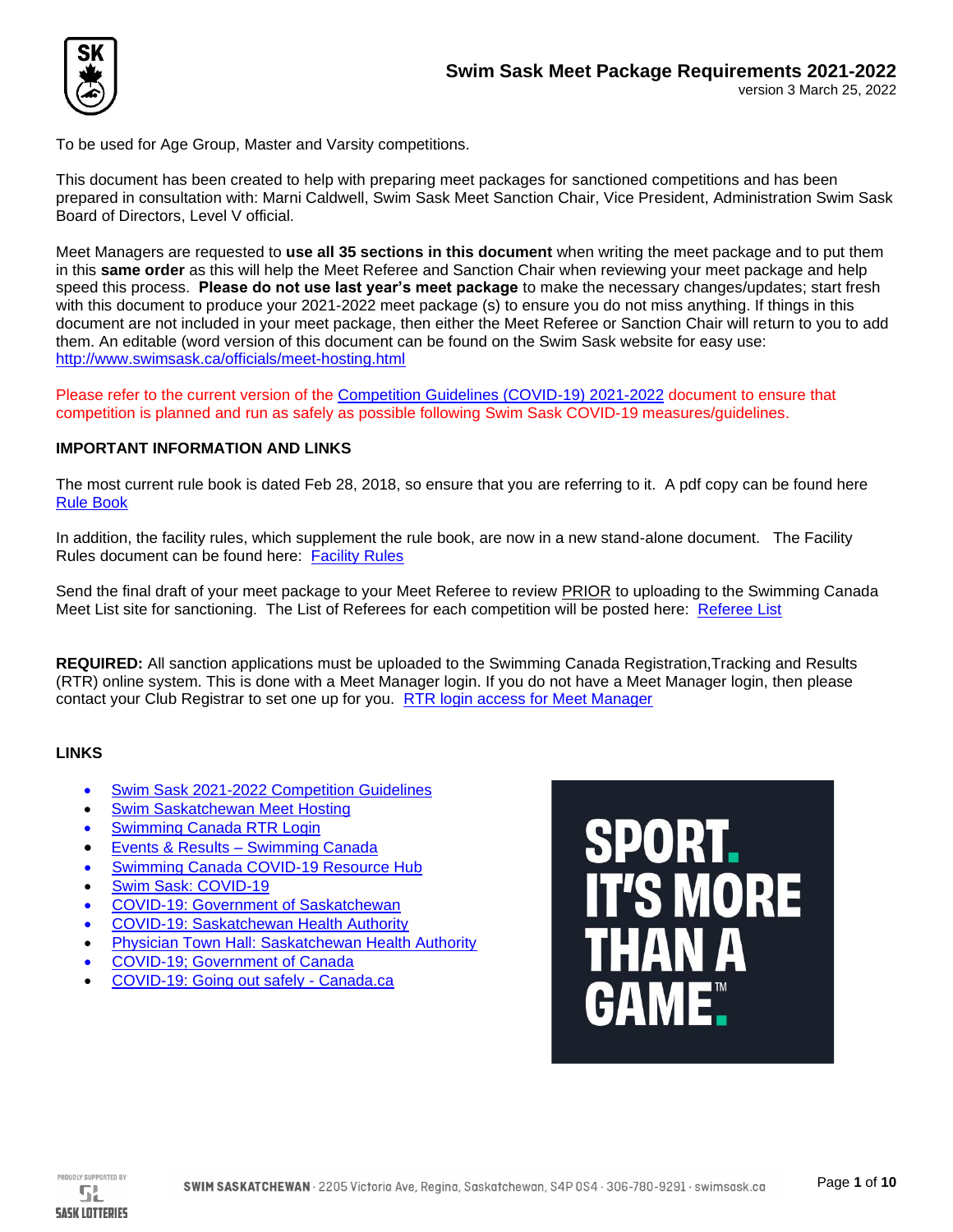

## **Meet Package Information**

Your meet package must include the following information/sections, and in some cases must include the actual statements given. Please use the following key to assist with writing your meet package:

*KEY: Statements that must be included in your package are in:*

- *bold black*
- *bold red*
- *COVID-19 items in this document are included in RED*
- 1. **Sanction #:** (NOTE: the sanction number will be inserted by the Sanction Chair upon approval)

## **2. Must include the following 3 statements in the document:**

NOTE: (If you do a copy and paste of everything below, then the links should still work in your document)

- **i. Swimming Canada Warm-up Competition Safety Procedures will be in effect at this competition. [LINK](https://www.swimming.ca/content/uploads/2020/08/Swimming-Canada-Competition-Warm-Up-Safety-Procedures-2020.pdf)**
- **ii. Current Swimming Canada Rules will apply except as specifically modified in this meet package - [Rules](https://swimming.ca/content/uploads/2018/05/2017-Rulebook-05-03-18-12pt-1.pdf)**
- **iii. World Para Swimming Rules and Regulations will apply for Para swimmers – [Rules](https://www.paralympic.org/sites/default/files/document/180313084120174_2018_03_WPS%2BRules%2Band%2BRegulations%2B2018.pdf)**
- **3. Covid-19 Safety:**

Must include all the following statements:

**Covid 19 Safety Protocols will follow provincial, municipal, and Swim Sask guidelines and will be subject to change. Changes will be communicated with clubs as needed**.

**Swimmers, coaches, officials, and volunteers MUST not participate if sick or symptomatic.**

**The meet will be organized prioritizing swimmers, coaches, and officials within the field of play and the immediate area surrounding the field of play, increasing the amount of space for movement, this may include removing barriers, such as coaches' tables. List any specific to your meet here.** 

**Seating will be prioritized for swimmers and clubs to have designated space to gather as a club and not be overcrowded.** 

**Swimmers, coaches, officials, and volunteers are encouraged to follow SHA guidance and:** 

- o **wash your hands properly and often**
- o **get fully vaccinated (and get a booster when eligible)**
- o **regularly use COVID-19 self-tests and self-isolate if you test positive**
- o **physically distance**
- o **wear a mask in public**
- o **avoid touching face with unclean hands**
- o **stay home if you are ill - self-isolation is still recommended by SHA.**

**Include any facility related COVID-19 rules, guidelines etc.**

#### **Masking**

If masks are not mandated by the facility, or not being required by the host club then be sure to include the following Swim Sask statement**: masks are recommended for indoor sanctioned competitions and if wearing a mask then it must fit over the nose and mouth**. **Swim Sask supports a mask friendly environment. Mask use is a personal choice. Everyone must be kind and respectful of individuals' choices.** 

PROUDLY SUPPORTED BY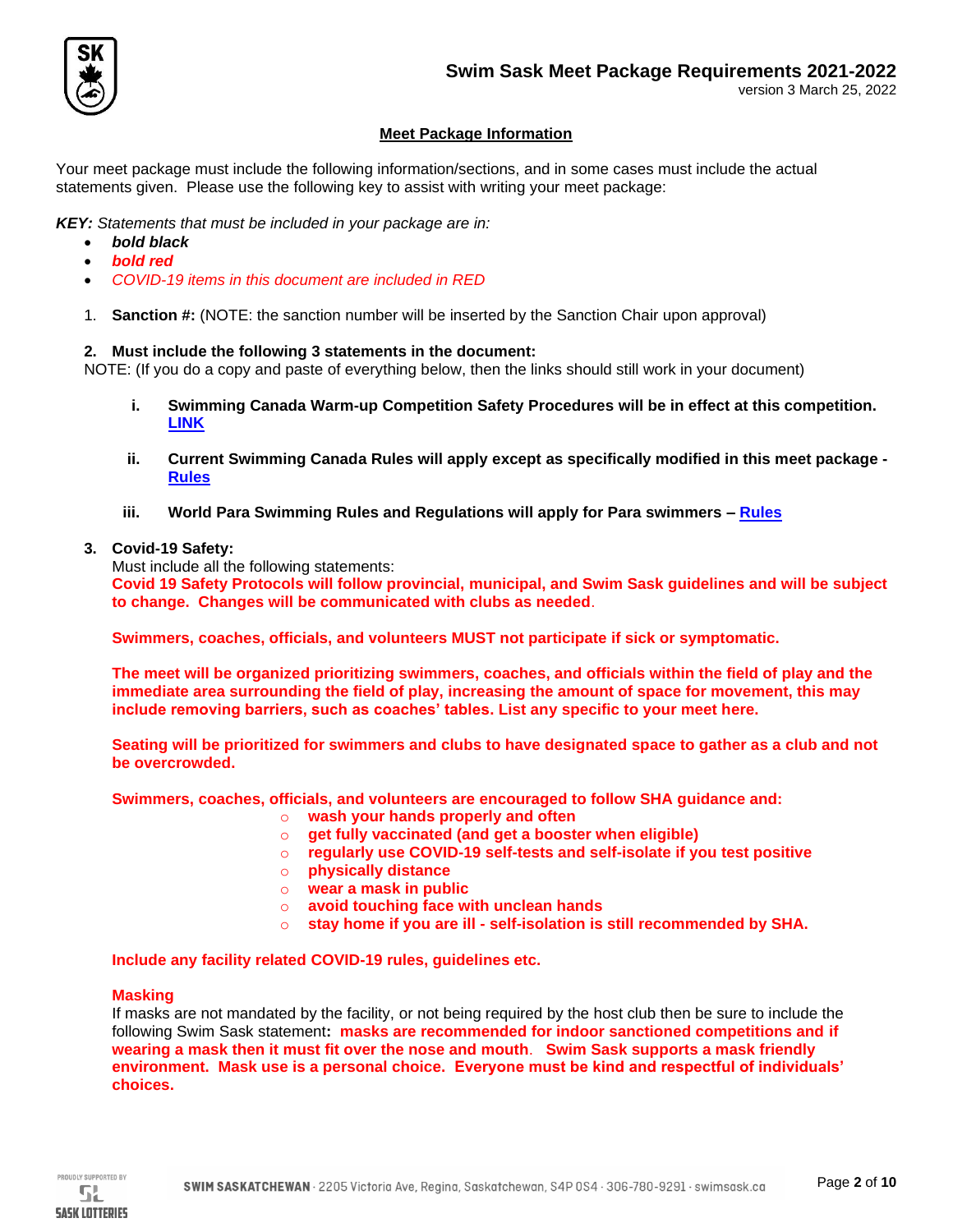

### **Rapid Tests**

**All swimmers, coaches, officials and volunteers are asked to administer a home rapid test prior to attending a swim meet and stay home if test is positive or are feeling sick/symptomatic.** 

### **Spectators:**

**State whether spectators are allowed or not. And include the appreciate wording from the chart below. If allowed clearly state what restrictions and where spectators will be situated.** 

Decision on allowing spectators or not must adhere to the following:

**Indoor facilities** where there is **separate off deck seating** (that is not being used by the swimmers or coaches to help create separate club areas) and is accessible based on facility rules.

**Indoor facilities with on-deck seating** ONLY if space permits. On deck seating and deck space must be prioritized for swimmers, officials, volunteers, and coaches. Spectator seating must be designated and separate from the field of play and immediate area surrounding the field of play; providing space for those actively engaged in the sport, to do so, uninhibited. This may mean that spectators are not closest to the pool and/or finish line.

**Outdoor facilities** ONLY if space permits. On deck seating and deck space is prioritized for swimmers, officials, volunteers, and coaches. Spectator seating must be designated and separate from the field of play and immediate area surrounding the field of play; providing space for those actively engaged in the sport, to do so, uninhibited. This may mean that spectators will need to be outside the fence of an outdoor pool.

**Include if the live streaming will be available and details.** 

**The competition will run with reduced officials to assist with physical distancing and over-crowding spaces.** 

- **4. Must include the following 2 statements in the document:**
	- **i.** Heading: **Photography/Videography** 
		- **a. In order to minimize risk, all photographs and video taken at Swimming Canada/Swim Saskatchewan sanctioned competitions, whether taken by a professional photographer or videographer, spectator, team support staff or any other participant, must observe generally accepted standards of decency. Under no circumstances are cameras or other recording devices allowed in the area immediately behind the starting blocks during practice or competition starts, or in locker rooms, bathrooms, or any other dressing area.**
		- **b. For full details see page 3 of the Swimming Canada Photography Procedure found [HERE](https://www.swimming.ca/content/uploads/2016/10/2016_Safe-Sport-Environment-Policy_20190329.pdf)**
		- **c. Clubs may appoint one official photographer for their club to be granted access to a designated area/working deck. Please contact Meet Manager prior to the competition for permission.**
		- **d. Meet Management may issue an accreditation/name tag identifying such person. If a tag is issued; then it must be worn at all times.**
	- **ii.** Heading: **Safe Sport** 
		- **a. Swimming Canada and Swim Saskatchewan believes that athletes, coaches, officials, support staff and volunteers have the right to participate in a safe and inclusive sport environment that is free of abuse, harassment, and discrimination. For Swimming Canada Safe Sport Policy please click [HERE.](https://www.swimming.ca/content/uploads/2016/10/2016_Safe-Sport-Environment-Policy_20190329.pdf) For additional Safe Sport Resources please click [HERE](https://www.swimming.ca/en/safe-sport/) and then see the various links on the menu on the right hand side. Only participating swimmers, officials, certified registered coaches, and authorized people are allowed on deck.**
		- **b. Swim Saskatchewan and Swimming Canada have signed onto the Responsible Coaching Movement, which means that all interactions between an athlete and an individual who is in a position of trust should normally, and wherever possible, be in an environment that is both "open" and "observable" to others.**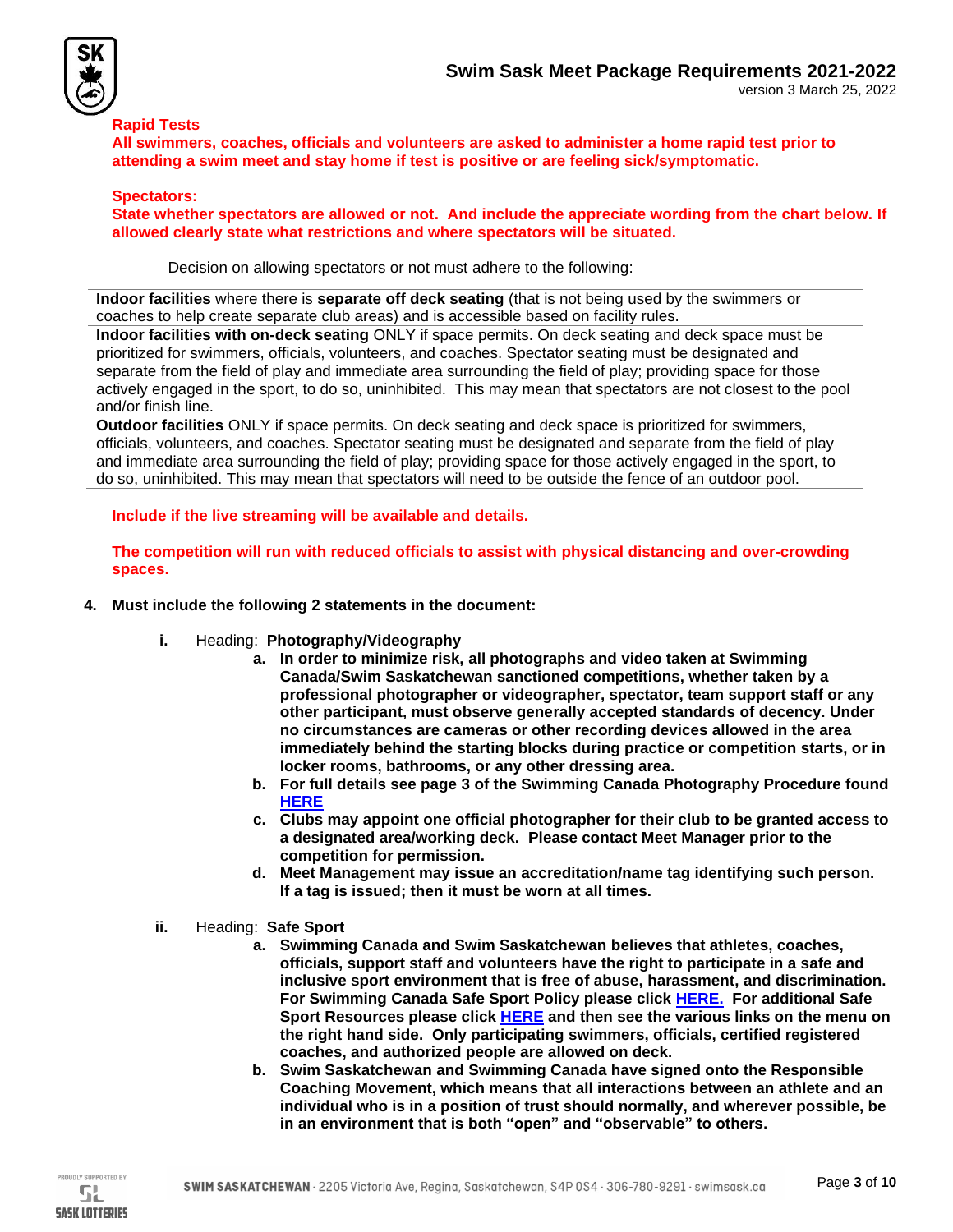

# **5. Name of Meet, Dates of competition and name of club (s) hosting the meet.**

Also include if only certain clubs or provinces are invited or if it is open to any club in the county.

## **6. Session Times:**

- a. Provide time of Warm-up and Competition Start time for each day and session.
	- NOTE: Warm-up's need to end 5 to 10 minutes prior to competition start time. Clubs are encouraged to use their discretion for maintaining a single or split warm up based on the number of entries per session, particularly when younger and older swimmers are competing at the same session together.
- b. Provide time of coaches meeting if you intend on having one. Suggest that coaches meeting is prior to warm-up so that coaches are not taken off deck during warm-ups. Consider alternatives
- c. Provide time of Officials Briefing. Suggestion is 30 minutes prior to the start of competition.
	- i. Try to maintain physical distancing as much as possible.
	- ii. When possible, move these meetings outdoors or a few days ahead via Zoom
- d. You may want to also include a statement that says: Meet Management reserves the right to change session start times once entries are received. Coaches will be notified should session start times change.

## 7. **Location**: **Name of Facility, Address and Phone Number**

## **8. Facility:**

- a. # of Lanes that will be used.
	- NOTE: # of lanes being used could be different for prelims and finals,
	- Also, you don't have to use all lanes of a pool (i.e., if a facility is 10 lanes you could state that the competition is only being held is 8 lanes).
- b. Length of pool (advise if it is a 25 meter or 50-meter competition or a combination).
- c. Whether there will be any lanes available for warm-up and warm-down or not
- d. The type of Electronics system (i.e., Manual Watches, Daktronics, Aries, Dolphin etc.)
- e. Depth at Start end of the pool
- f. Depth at Turn end of the pool

NOTE: If the turn end is only 1 meter deep or less, then you must also have the following statement in your meet package:

## **Swimmers must exercise caution when doing turns as the water is shallow.**

g. NOTE: If the turn end is 1 meter deep and you are offering 4 x 25-meter relays for a short course meet or 4 x 50 for a Long Course meet; then you must also have the following statement in your meet package: **There will be no diving at the turn end of the pool, 2nd and 4th place relay member must** 

## **start in the water from a push.**

## 9. **Meet Manager(s) and Co Meet manger if there is one**

- a. Where possible, having 2 Meet Managers, working as a team may be most effective and efficient to manage the new meet formats and flow of participants.
- b. Make sure that each person is clearly identified as to who is the Meet Manager and who is the Co-Meet Manager if there is one. NOTE: there can only be 1 person listed as Meet Manager in the RTR when uploading for sanctioning.
- c. Provide Name(s) and Contact Information
- 10. **Officials Coordinator -** include all contact information
- 11. **Starter -** include name only
- **12. Clerk of Course –** include name only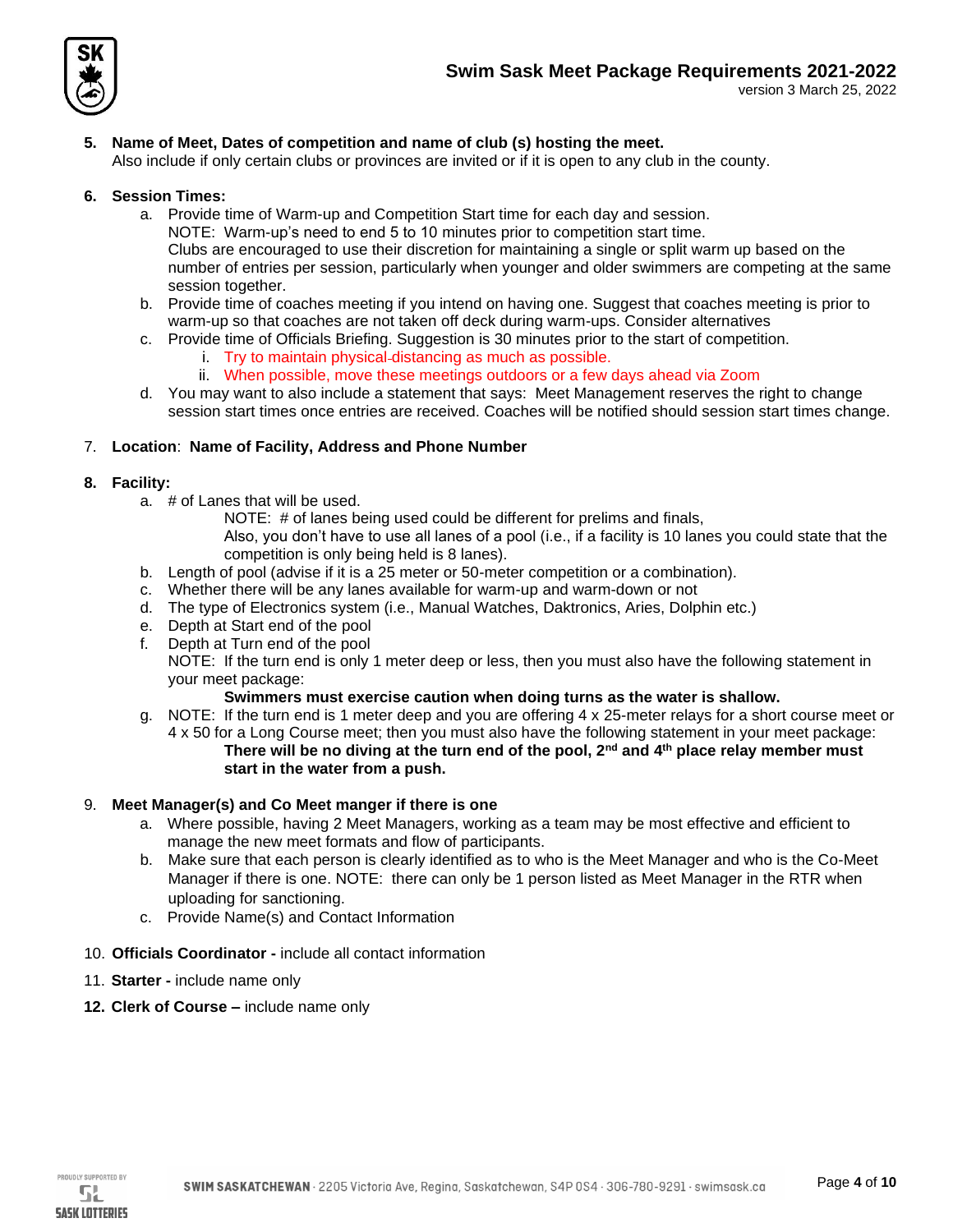

- 13. **Eligibility** you must include the following 4 statements:
	- i. **you must include statement "a" below, and perhaps also "b" and/or "c" statements** if you intend on allowing master's or summer swimmers.
		- **a. Entries will only be accepted for Year-Round Age Group Club swimmers, who are registered in the Swimming Canada registration database and have a Swimming Canada registration id number which is 9-digits, unless the swimmer is registered with and representing a foreign FINA affiliated federation.**

NOTE: Please also make a statement as to whether you will or will not allow master's swimmers that are registered in the master's Open category, (which means that they are registered the same as a 15 & Over age group swimmer) to compete in the meet in the age group events. Add one of the following statements:

**b. Entries will also be allowed for any master's swimmers that are registered in the Masters-Open category.** 

**OR** 

- **c. Entries will not be allowed or any master's swimmers that are registered in the Master-Open category.**
- NOTE: If your meet is during the period of May 1 to August 31, and you will allow Summer Swimmer that are registered in the Summer Open category, then add the following statement: **Entries will also be allowed for any summer swimmers that are registered in the Summer-Open category.**
- **ii. Swimmers must be a minimum of 7 years of age as of the 1st day of competition. Age group based on age of swimmer as of: {insert date of day 1 of meet}**
- **iii. PARA swimmers who are registered with Swimming Canada or a FINA affiliate are eligible to compete.**
- iv. Include a statement on whether the competition is only open to clubs in Sask, certain Sask clubs only, or if you are allowing clubs from other provinces to attend (Closed, Open, Open to Select Clubs Only (list clubs))
	- If inviting out of province clubs, knowledge of the current COVID-19 situation in other province is necessary and a risk assessment should be done.
- v. Meet Management will prioritize Saskatchewan club swimmers, coaches, volunteers, and officials.
- 14. **Qualifying Times** state if qualifying times are required or not.
	- If there are QTs are required, must also state what time period they must be achieved in (i.e., all qualifying swims must have been achieved since Sept 1, 2019)
	- You also need to state what qualifying times, if any, are required for Para Swimmers.
- **15. Entry Deadline Date** Provide the date that entries must be uploaded to the Swimming Canada System by **along with stating that they must be uploaded no later than 9:59 p.m.**

## **16. Entry Fees:**

- Provide the cost for both individual and relay entries.
- Provide the name the cheques are to be made payable to.
- State some wording about fees such as:
	- o All entry fees must be received on the first day of the meet prior to warm-up.
	- $\circ$  No swimmer/team will be allowed to start warm-up until entry fees have been paid.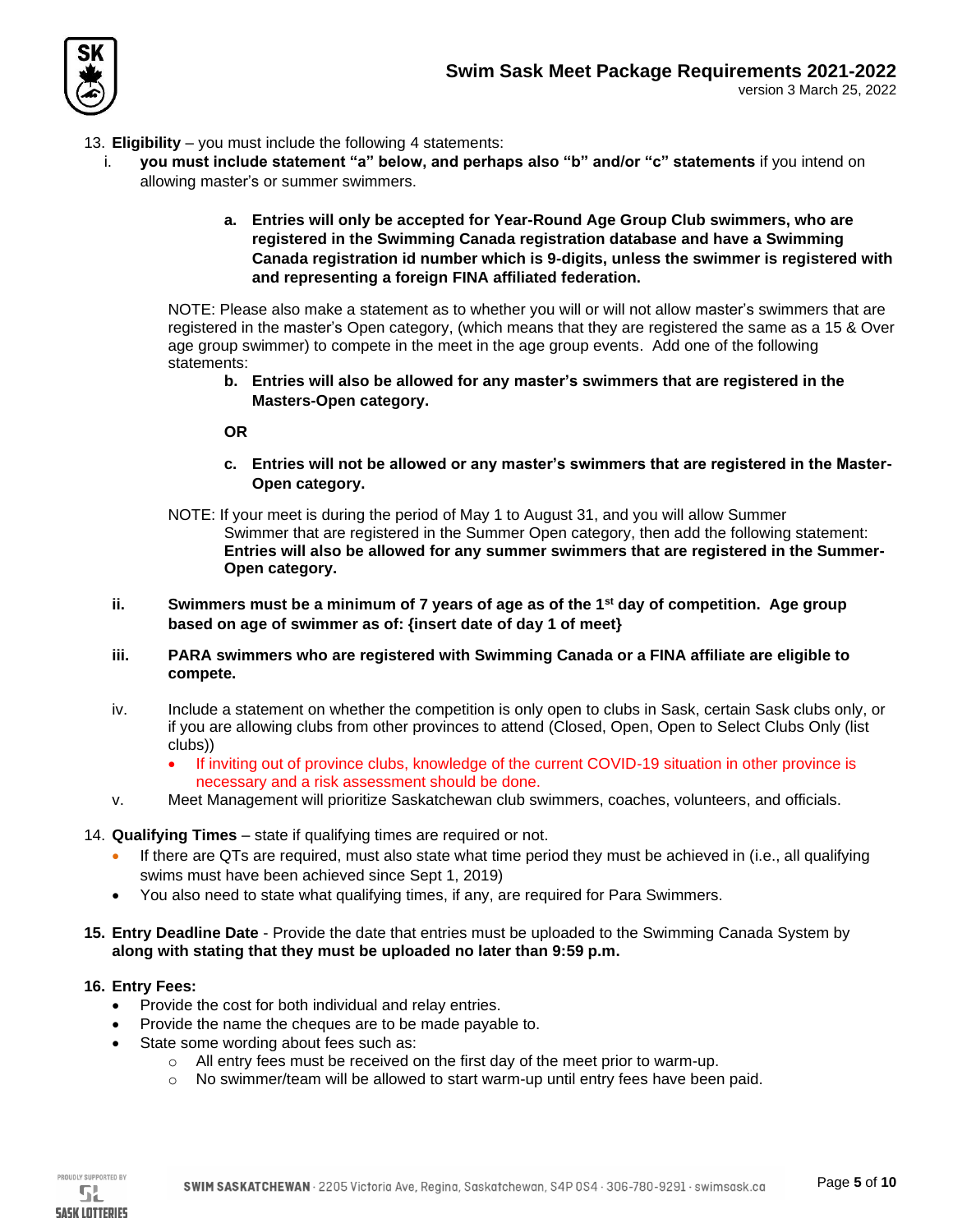

## 17. **Entries Refund Policy**: Include the following statement:

- As per Winter Swimming Policy WC-4 [http://www.swimsask.ca/pdf/Policy\\_Winter\\_Swimming.pdf](http://www.swimsask.ca/pdf/Policy_Winter_Swimming.pdf)
- Communicate any exceptions that the club may provide related to COVID-19.

## **18. Entry Limit:**

- Provide the maximum number of entries a swimmer may swim, and if it includes relays or not. This could be a max # per day or per meet maximum.
- State if there will be a limit to the maximum number of swimmers allowed into the meet. And the number. If there is a max # of swimmers, then include a statement such as:
	- Entries will be accepted on a first-come, first-entered bases, by the date and time the Entry file is uploaded.
	- OR when the meet reaches xxx entered swimmers, then next team in its entirety will be accepted.
	- OR This meet will have a maximum number of xxx swimmers. To reserve your spot, contact (give name and email address of person to contact).
- The meet will be organized prioritizing swimmers, coaches, and officials within the field of play and the immediate area surrounding the field of play, increasing the amount of space for movement, this may include removing barriers, such as coaches' tables.
- Meet Management will prioritize Saskatchewan club swimmers, coaches, volunteers, and officials.
- **Include a statement on whether the competition is only open to clubs in Sask, certain Sask clubs only, or if you are allowing clubs from other provinces to attend.**

## **19. Entries: Must include the following statement:**

- **All entries must be uploaded to the Swimming Canada Online Entries System. No entries will be accepted by email.** 
	- o State whether Entry times are to be uploaded in SC or LC Meters and whether converted times will be accepted or not.
	- o State whether No Time (NT's) will be accepted or not.
	- $\circ$  List name and contact information for any questions about entries if they are to be directed to someone other than the meet manager.
- 20. **Relay Entries:** State whether Relay entries may be submitted with or without names.
	- If without names, then must also state when relay names and/or name changes will be accepted until. (i.e., 30 minutes prior to the start of the session, after event  $\#\mathbf{x}$ )
	- If Relays are being run in different age categories than the individual events, then list the relay age categories here.
	- If relays are mixed, then state if they must be 2 of each gender of if they can be comprised of any combination of gender.
- NOTE: If relays are being held as Open, then that means no age categories. An Open Relay means you could have a 7-year-old, a 11-year-old, a 15-year-old, and a 22-year-old.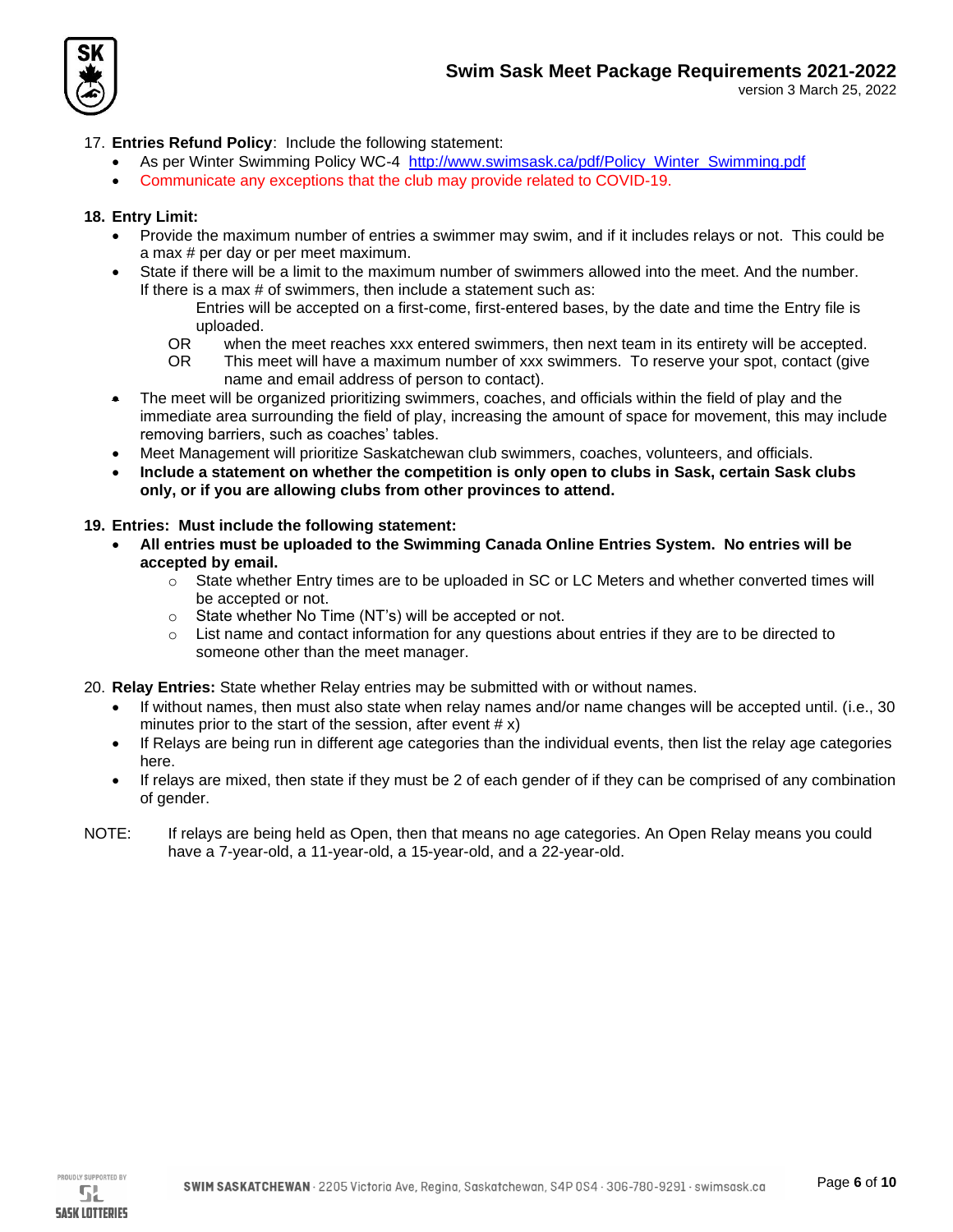

21. **Deck Entries:** Need to state whether Deck Entries will be allowed or not.

If allowing Deck Entries, then also provide the cost.

If you will allow, then suggest using the word "may".

Suggested wording: **Deck Entries may be allowed at the discretion of Meet Management and only if space permits; additional heats will not be created.**

If allowing Deck Entries, then also state for all events or if there are any exceptions. i.e., Deck entries are not allowed in the 800 and 1500 Free events. If no exceptions, then don't need to say anything.

If you are going to allow, then you need to include the following:

**Deck entries are for additional swims for swimmers already entered in the competition and have passed registration validation, to swim additional swims in empty lanes. Deck Entries are not for day of competition entries.**

If allowing Deck Entries, then you need to include the following statement: **Deck entries are "exhibition" and therefore will not be scored nor advance to finals.**

## **22. Meet Format/Competition**

- Need to state if the events being run as Time Finals or Heats and Finals or mix of some events Time Finals and some events heats and finals?
- If there are events with heats and finals, then need to also say whether just an "A" Final or if there are both "A" and "B" Finals.
- If both A and B finals, then will there be a B final regardless of number of entries or will it require a certain number of entries before offering the "B" Final.
- If offering both A and B Final, then you also need to state which Final will be swum first. I.e., The "A" Final swims first followed by "B" Final.
- State if there will be a maximum number of entries for a specific event.
- State that Males and Females will compete separately.
- Include the following statement: **There are no PARA-specific events or entry standards.** 
	- o Clubs are encouraged to break sessions in a manner that will decrease the number of swimmers and coaches on the deck at the same time. (I.e., run the sessions via age groups instead of bringing swimmers of all ages to the pool together at the same time.).

NOTE: Meet managers – the following does not need to be put into your meet package, but you need to be aware, that Para swimmers could be entered in an event but swim a shorter distance.

I.e., entered in the 400 Free but will only swim 200 Free.

Their time for swimming the 200 will be approximately the same as the 400 Free

Coaches have been advised that they must speak to Meet Manager and Referee regarding this. This will involve you creating a new event the day of the meet to record these 200 Free results; same as you would if a coach asked for an official split.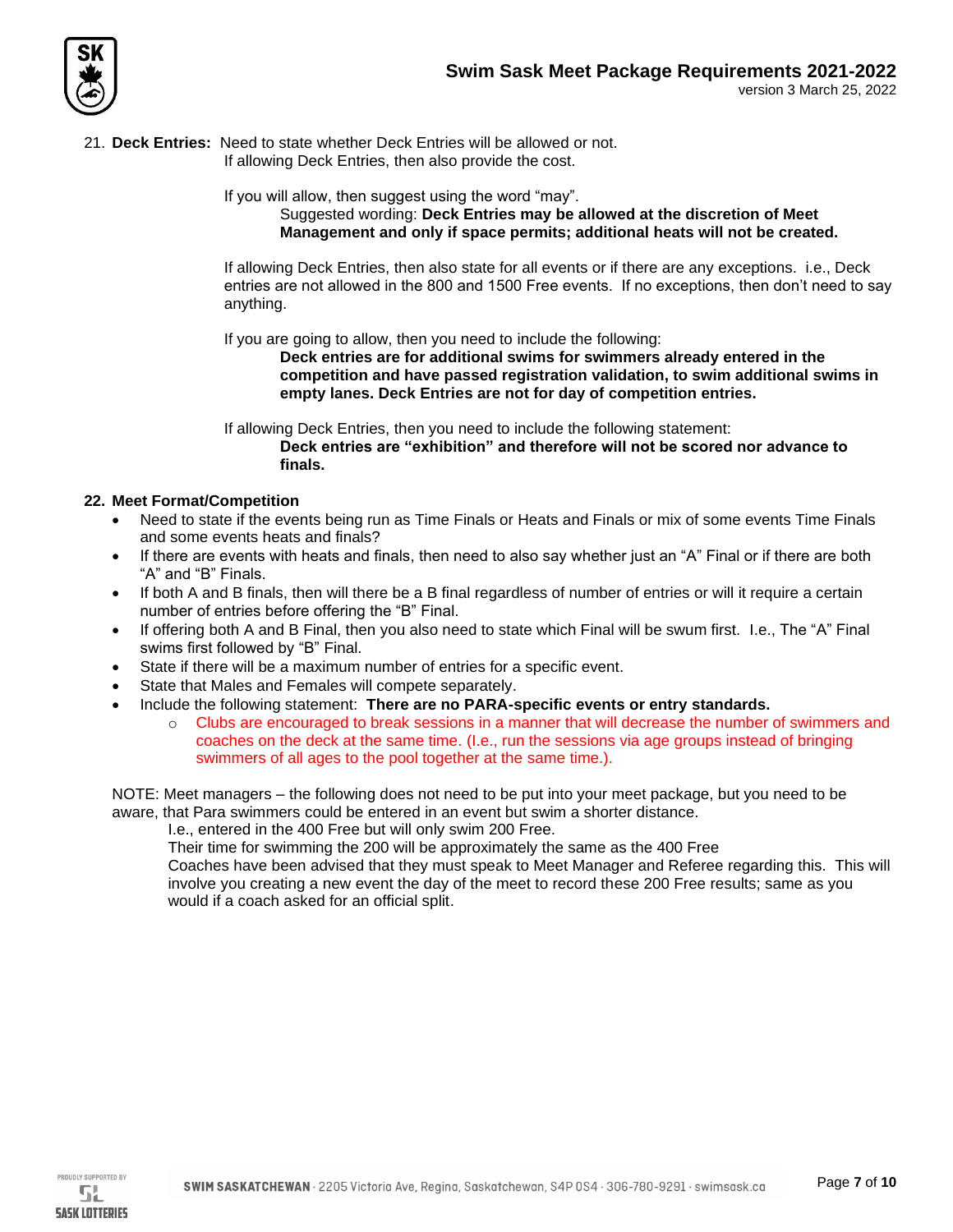



version 3 March 25, 2022

## 23. **Seeding**:

- State whether it is Senior Seeded or via age categories. If via age categories, then also need to state what the age categories are
- State how the events will be seeded. I.e., slowest to fastest or fastest to slowest (the norm is slowest to fastest.)
- **Para swimmers will be seeded according to their entry time.**
- If your meet has distance events (800/1500 Free) state, how will they be seeded slowest to fastest or fastest to slowest? (The norm for distance events is fastest to slowest)
- State how you will be swimming the distance events. I.e., Alternating Female and Male?
- State whether the Distance events will be swum 2 swimmers per lane. NOTE: As per new Facility Rule CFR 2.5.2 to swim 2 per lane, lanes should be at least 2.0 meters wide. Please ensure you measure your lane width prior to determining if running 2 per lane.

## **24. Start**

• **One or more of the following must be inserted into your meet package.** 

NOTE: If Competition will/may be double ended, then more than one of the below may need to be included to distinguish between ends:

**i. Starts will be conducted from Starting Platforms (blocks) as per FINA FR 2.3 and SW 4.1. and/or**

**ii. Starts will be conducted from the Deck or Bulkhead as per Canadian Facility Rule CFR 2.3.1 and CSW 4.1.1.**

#### **and/or**

- **iii. In-water starts will be conducted as per Canadian Facility Rule CFR 2.3.1 and CSW 4.1.2.**
- NOTE: One-way traffic flow is encouraged when possible.

## 25. **Scratch rule**: **You must put a scratch rule in your package.**

- Make sure that it makes sense for the format of the meet.
	- $\circ$  i.e. if the format has both heats and finals as well as some event that are timed finals, make sure that the scratch rule covers all these types of events.
- For a Timed Final meet, a suggested scratch rule is:
	- o Scratches from heats simply create empty lanes, as there will be no re-seeding.
	- o Scratches from heats may be made at any time without penalty except for loss of entry fee.
	- $\circ$  Clubs are requested to report any scratches no later than {insert time}

NOTE: There does not have to be a monetary penalty for not scratching. If you are going to quote a rule, make sure to read that rule and ensure that it makes sense for your type of meet.

## **26. Scoring**

• For Club Invitationals, clubs are requested to not include any form of team scoring, or offer any awards based on athlete rank or cumulative point score (i.e., medals, high point awards, etc.). Scoring and awards will be left to Championship competitions (i.e., Junior Provincials and ManSask) only.

## **27. Awards**

- Need to state if there are awards or not. If there are awards, what are they.
- Consider how to safely conduct awards ceremonies, to provide adequate space.
- Consider alternative methods to capture the achievement (i.e., distribute after competition, hire a photographer, live stream, etc.).
- Clubs are encouraged to offer bell heat prizes or draw prize opportunities for new personal bests or competing in a new event for the first time. Be creative and have fun.

**SASK LOTTERIES**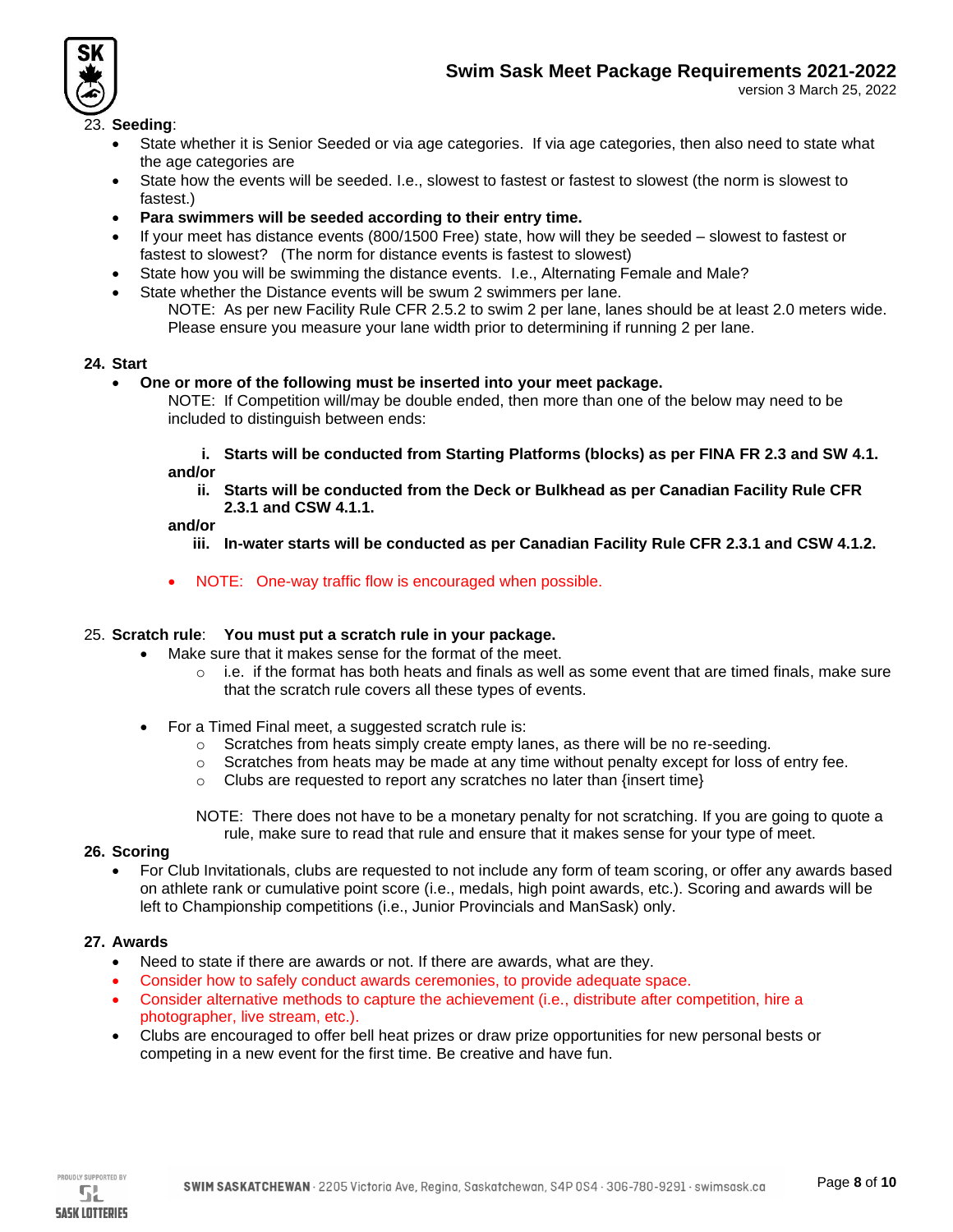



#### version 3 March 25, 2022

## **28. Results**

- Must state the age categories the results for both Individual and Relay will be reported in.
- Provide website URL link if you will be running Hy-Tek Live
- If results will be available on Meet Mobile, make sure to include the following statement: "Unofficial results will be available on Meet Mobile"
- Heat sheets/meet programs/results should be posted online on Meet Mobile, or other mobile applications, or club websites, where possible (posting paper results is discouraged to help reduce crowding).
- Electronic or virtual awards should be considered.
- Host club will maintain a signed copy of official results (for one year), and the matching electronic file is then uploaded in the Swimming Canada system.

#### **29. Meet Safety Rules**

- Suggest stating if there will be a certain time during the warm-up, which lanes will be designated as diving lanes and if there will be pace lane(s) or not, and if so, what lanes those will be.
- You may want to include the following statement:
- depending on the number of Para swimmers, and their sport classes, entered in the meet; there may be one lane during warm-ups for Para swimmers only.

#### 30. **General or Facility Information**

- Responsibilities of swimmers or club etc.
- Food allowed on deck or not
- Additional COVID-19 facility measures or requirements (check with facility prior to submitting for sanction)

#### **31. Officials**

- **Include information specifically for officials** 
	- o Include how to sign up to officiate and deadline.
	- o Include contingency plans for late cancellations and how you will fill those roles.
	- o State if you will provide hospitality and what it will be with consideration to:
		- Individually prepared foods are preferred.
		- If offering buffet style, then there must be a single sever; no serve yourself.
		- Officials/Volunteers are encouraged to continue to bring their own food and drink.
- State if you are accepting officials from other areas or not

## **32. Event Schedule/Order of Events**

- Provide a list/table of the events, the age category (if applicable for each event) and the events numbers for both Female and Male events.
- Meet Manager should work with your head coach to develop the list and order of events.
- Suggested events at Club Invitationals are: (25m & 75m at short course meets only)
	- $\circ$  Events 7 & 8 yr. old 25, 50, 75m events all strokes,  $+100$ m freestyle, backstroke, medley
	- $\circ$  9 & 10 yr. old 25, 50, 75, 100m events all strokes,  $+$  200m freestyle, backstroke, medley
	- $\circ$  11+ vr. old 50, 100, 200m events all strokes, 400m freestyle & medley, +800 & 1500 freestyle
	- $\circ$  Coaches of Paralympic athletes may work with host meet management about "time matching" Paralympic events within Olympic/Non-Olympic events (i.e., enter a Para swimmer in the 400 Free event, however the swimmer will only actually swim 200 Free. Their time for the 200 may be similar to 400 Free)

#### **33. Other Meet Related Events**

• Provide details related to events that are part of the sanctioned competition (banquet, concessions, T-shirt sales, penny parade, etc.)

#### **34. Community Information and Accommodations**

- List If there are any hotel rooms blocked and provide relevant information; Even if no hotels have been blocked it is still nice to list nearby hotels.
- List any community info ie: discounts at stores or restaurants for event participants.

PROUDLY SUPPORTED BY 51.

**SASK LOTTERIES**